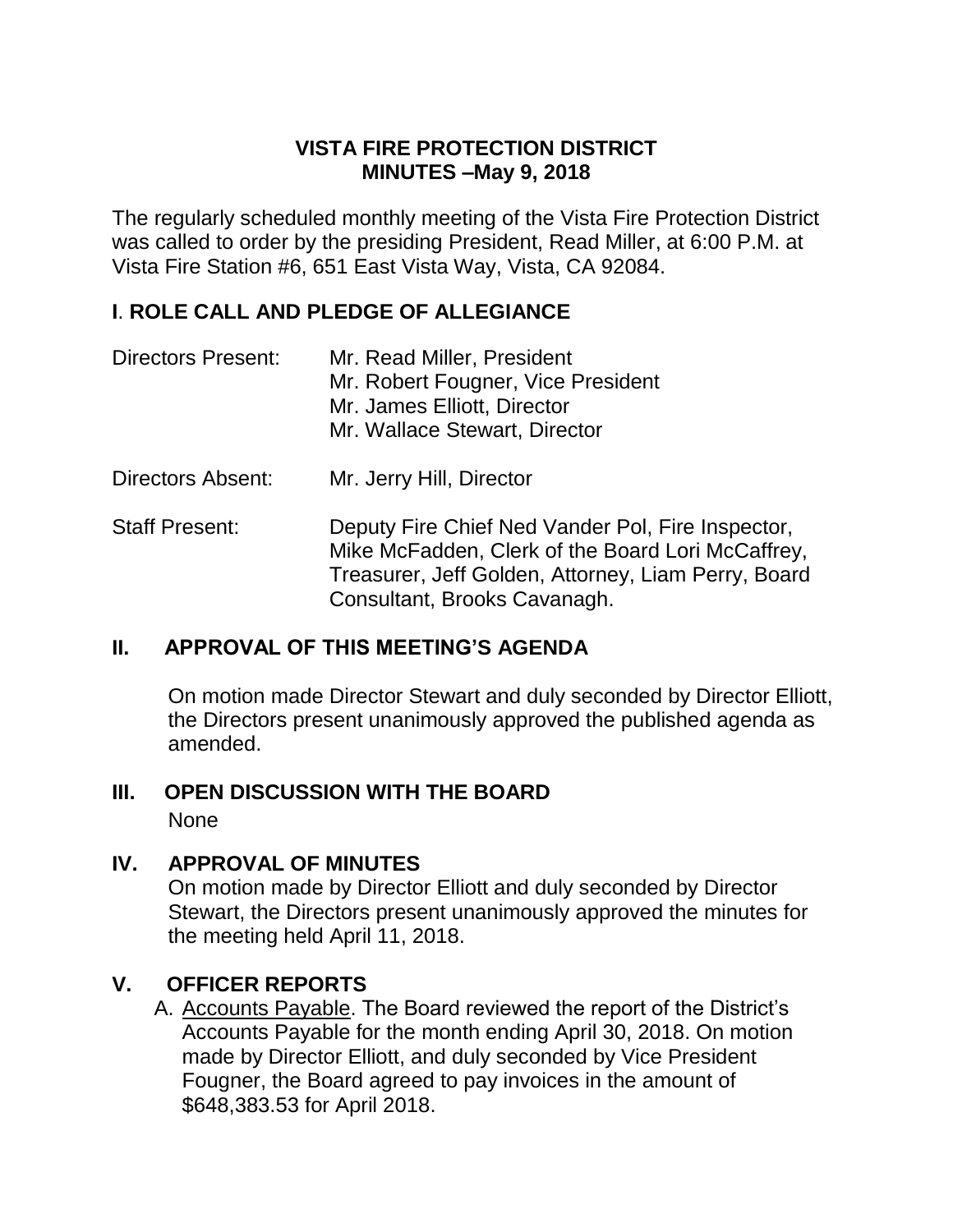- B. Portfolio Summary/District Investments. The Treasurer presented to the Board the District Investment report as of April 30, 2018.
- C. Management Report. The Treasurer presented to the Board the Management report as of April 30, 2018. The Board requested that the Treasurer attend quarterly meetings to review Management reports.

### **VI. COMMITTEE REPORT**

Subcommittee Report on Standard of Cover. Moved to June Agenda

- **VII. SPECIAL MATTERS DESIGNATED FOR CONSIDERATION** None
- **VIII. OLD BUSINESS**

None

### **IX. CONTINUING BUSINESS**

- A. Emergency Access Roads. Director Stewart and Board Consultant Brooks Cavanaugh updated the Board on the completed work on Fabry Lane. Both are satisfied with the work completed. They reported that Hardell will be the next road to be completed.
- B. Fire Station Site. Continued to June Meeting
- C. Forced Abatement Policy. Deputy Fire Chief Ned Vander Pol updated Board on meetings with City Attorney concerning pending Forced Abatement Policies and procedures. They reviewed and made updates to Codes as needed to letters that are sent to District residents.
- D. District's Fire Inspector's Report. Fire Inspector Mike McFadden updated the board on completed activities in April and planned activities for May
- E. Fire Marshall's Report. Deputy Fire Chief Ned Vander Pol reported there are no pending projects.
- F. Fire Department's Performance Report. Deputy Fire Chief Ned Vander Pol reported on the Department's Performance during the month of March 2018.